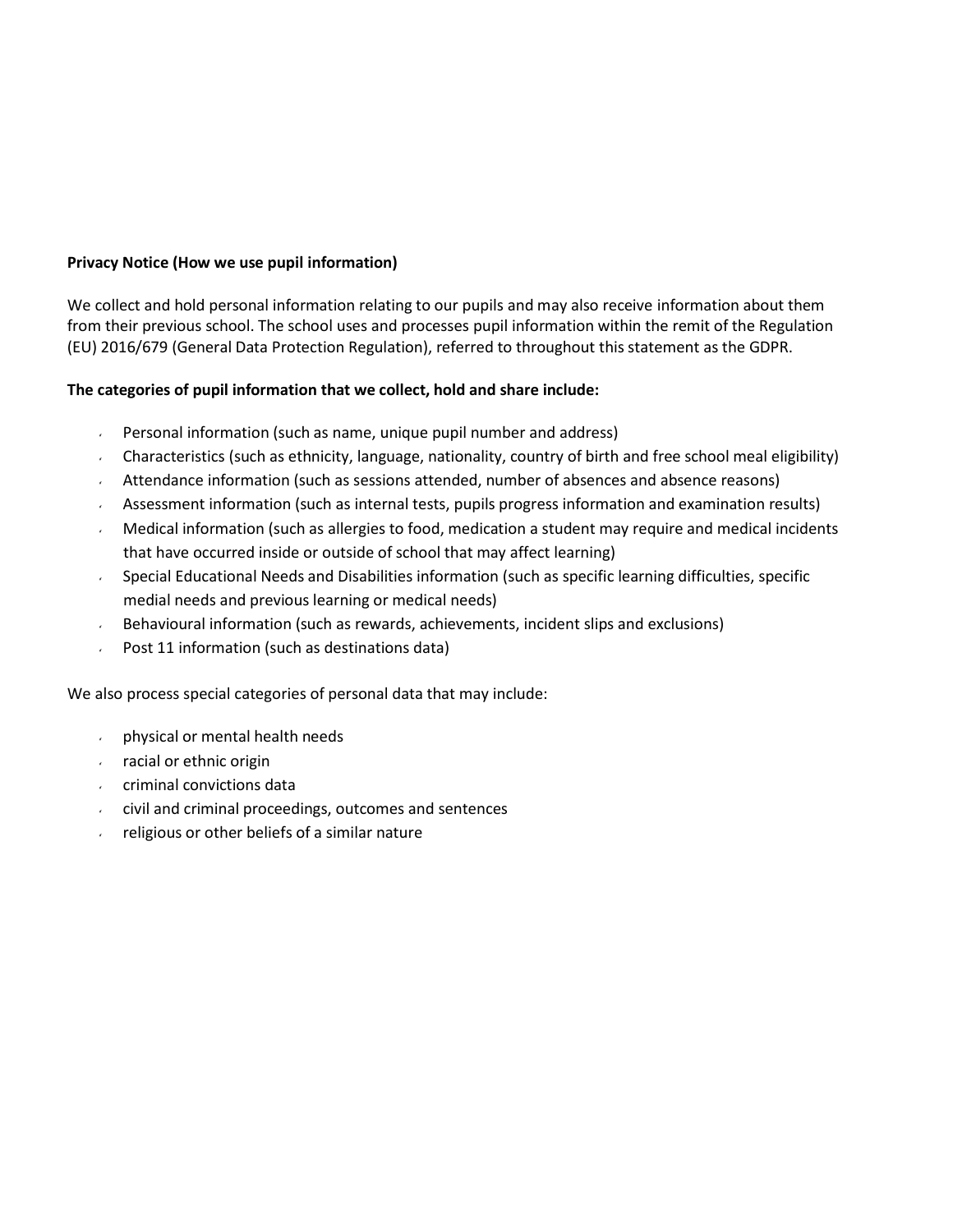## **Why we collect and use this information**

We use the pupil data:

- to support pupil learning
- to monitor and report on pupil progress
- to provide appropriate care and guidance
- to assess the quality of our services
- to comply with the law regarding data sharing  $\mathbf{v}$

We collect and use pupil information under Article 6 and Article 9 of the GDPR, this enables the school to process information such as assessments, special educational needs requests, Departmental Censuses under the Education Act 1996 and the Education Act 2005, examination results and other such data processes that relate educational data to the individual within the requirements for the school to provide education for the individual.

## **Collecting pupil information**

Whilst the majority of pupil information you provide to us is mandatory, some of it is provided to us on a voluntary basis. In order to comply with the General Data Protection Regulation, we will inform you whether you are required to provide certain pupil information to us or if you have a choice in this.

How do we collect your personal data?

Information may be collected in many different ways but predominantly as set out below:

## Face to Face

If you attend our school or we visit you we may collect your personal data.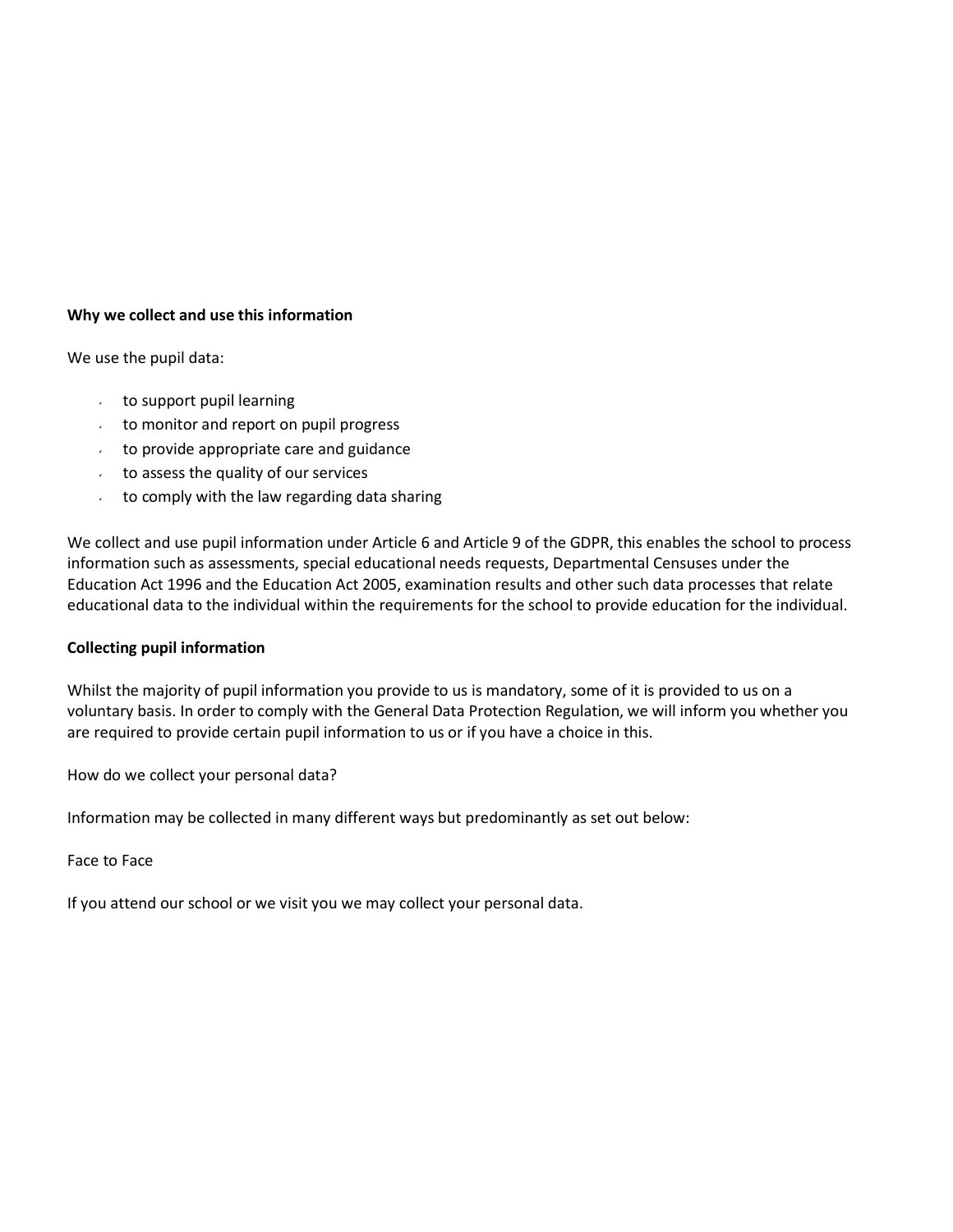### **Telephone calls**

Recordings may be used as evidence of the call and for our staff training, monitoring for abusive and quality purposes.

### **Emails**

If you email us we may keep a record of your email address and the email as evidence of the contact. We are unable to guarantee the security of any email initiated by you and we recommend that you keep the amount of confidential information you send to us via email to a minimum.

### **Paper copies of information**

We collect information as detailed on our pupil information sheet. We also store all letters sent to us by parents and those we send to you.

### **Storing pupil data**

We hold pupil data in line with our Data Retention Guidelines, which are available upon request.

## **Who we share pupil information with**

We routinely share pupil information with:

- $\sim$  schools and other educational environments that the pupils attend after leaving us
- our local authority  $\mathbf{z}$  .
- the Department for Education (DfE)  $\mathbf{v}^{(i)}$
- the Police and Law Enforcement  $\mathbf{z}$  .
- the School Nursing Team  $\epsilon$
- the National Health Service  $\mathbf{v}$
- our Educational Welfare Officer  $\mathbf{v}^{(i)}$
- $\epsilon$ Special Educational Needs agencies
- External agencies supporting families  $\mathbf{z}^{(i)}$
- Examination Boardss.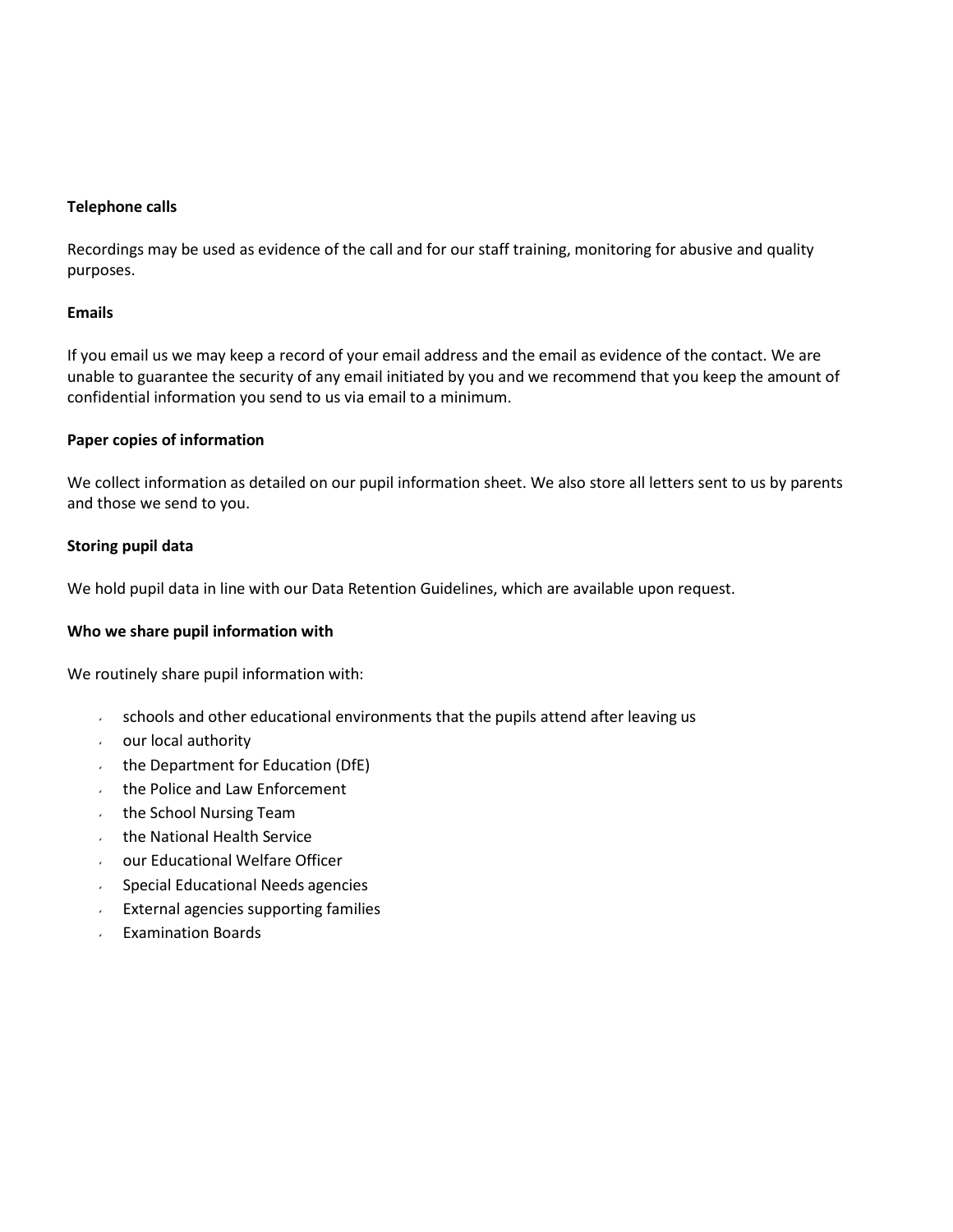### **Why we share pupil information**

We do not share information about our pupils with anyone without consent unless the law and our policies allow us to do so.

We share pupils' data with the Department for Education (DfE) on a statutory basis. This data sharing underpins school funding and educational attainment policy and monitoring.

We are required to share information about our pupils with the (DfE) under regulation 5 of The Education (Information About Individual Pupils) (England) Regulations 2013.

#### **Data collection requirements**

To find out more about the data collection requirements placed on us by the Department for Education (for example; via the school census) go to [https://www.gov.uk/education/data-collection-and-censuses-for-schools.](https://www.gov.uk/education/data-collection-and-censuses-for-schools)

## **The National Pupil Database (NPD)**

The NPD is owned and managed by the Department for Education and contains information about pupils in schools in England. It provides invaluable evidence on educational performance to inform independent research, as well as studies commissioned by the Department. It is held in electronic format for statistical purposes. This information is securely collected from a range of sources including schools, local authorities and awarding bodies.

such as the school census. Some of this information is then stored in the NPD. The law that allows this is the<br>Education (Information About Individual Burils) (England) Begulations 2012 We are required by law, to provide information about our pupils to the DfE as part of statutory data collections Education (Information About Individual Pupils) (England) Regulations 2013.

To find out more about the NPD, go to [https://www.gov.uk/government/publications/national-pupil-database-](https://www.gov.uk/government/publications/national-pupil-database-user-guide-and-supporting-information) $\equiv$ [user-guide-and-supporting-information.](https://www.gov.uk/government/publications/national-pupil-database-user-guide-and-supporting-information)

The department may share information about [our pupils from](mailto:enquiries@stgilberts.co) the NPD with third parties who promote the education or well-being of children in England by: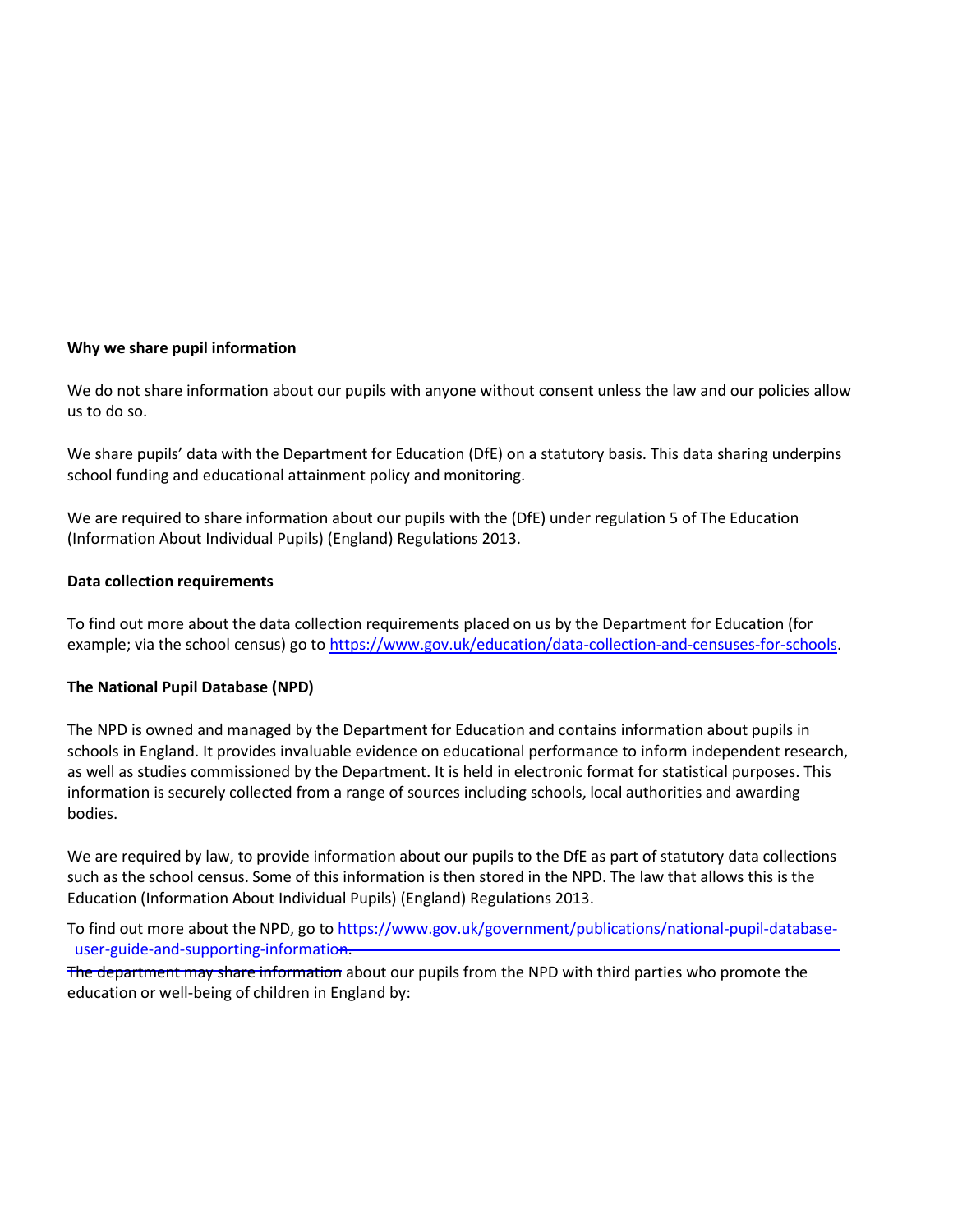- conducting research or analysis
- producing statistics  $\mathbf{v} = \mathbf{v}$
- providing information, advice or guidance  $\mathbf{v}$

The Department has robust processes in place to ensure the confidentiality of our data is maintained and there are stringent controls in place regarding access and use of the data. Decisions on whether DfE releases data to third parties are subject to a strict approval process and based on a detailed assessment of:

- who is requesting the data
- $\cdot$  the purpose for which it is required
- the level and sensitivity of data requested: and
- the arrangements in place to store and handle the data  $\mathbf{v}$

To be granted access to pupil information, organisations must comply with strict terms and conditions covering the confidentiality and handling of the data, security arrangements and retention and use of the data.

For more information about the department's data sharing process, please visit: [https://www.gov.uk/data](https://www.gov.uk/data-protection-how-we-collect-and-share-research-data)[protection-how-we-collect-and-share-research-data](https://www.gov.uk/data-protection-how-we-collect-and-share-research-data)

For information about which organisations the department has provided pupil information, (and for which project), please visit the following website: [https://www.gov.uk/government/publications/national-pupil](https://www.gov.uk/government/publications/national-pupil-database-requests-received)[database-requests-received](https://www.gov.uk/government/publications/national-pupil-database-requests-received)

To contact DfE[: https://www.gov.uk/contact-dfe](https://www.gov.uk/contact-dfe)

## **Requesting access to your personal data**

Under data protection legislation, parents and pupils have the right to request access to information about them that we hold. To make a request for your personal information, or be given access to your child's educational record, contact Mr Clarke (Headteacher)